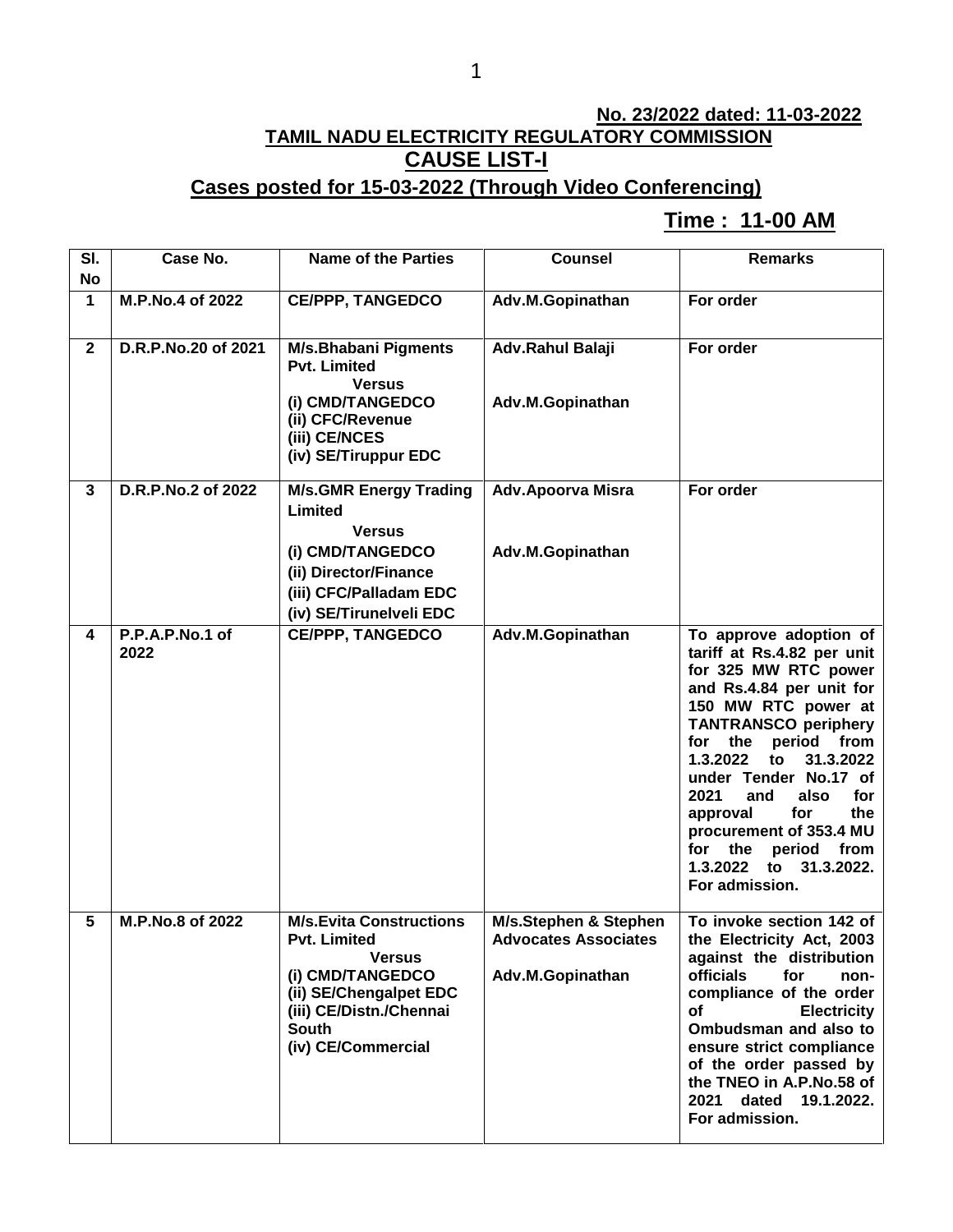| 6              | M.P.No.9 of 2022  | <b>CFC/Regulatory Cell,</b><br><b>TANGEDCO</b>                                                                   | Adv.M.Gopinathan                                 | <b>Capital</b><br>To<br>approve<br>Investment Plant (CIP)<br>for each year of the Multi<br><b>Year Tariff control period</b><br>of FY 2022-23, FY 2023-<br>24, FY 2024-25 i.r.o.<br>generation, projects and<br>distribution.<br><b>For</b><br>admission.                                                                                                                                                                                                                     |
|----------------|-------------------|------------------------------------------------------------------------------------------------------------------|--------------------------------------------------|-------------------------------------------------------------------------------------------------------------------------------------------------------------------------------------------------------------------------------------------------------------------------------------------------------------------------------------------------------------------------------------------------------------------------------------------------------------------------------|
| $\overline{7}$ | M.P.No.10 of 2022 | <b>CFC/Regulatory Cell,</b><br><b>TANGEDCO</b>                                                                   | Adv.M.Gopinathan                                 | To modify the order in<br>M.P.No.18 of 2019 dated<br>12.10.2021 in so far as<br>para-5.50<br>For<br>(k).<br>admission.                                                                                                                                                                                                                                                                                                                                                        |
| 8              | M.P.No.47 of 2021 | M/s.T.R.K.Textile India<br><b>Pvt. Limited</b><br><b>Versus</b><br>(i) CE/NCES, TANGEDCO<br>(ii) SE/Palladam EDC | Adv.R.S.Pandiyaraj<br>Adv.M.Gopinathan           | Direct the respondents<br>to revise the EWA by<br>ordering to expunge the<br>inconsistent portions of<br>the EWA and to execute<br>a fresh EWA and also to<br>accept the invoices of<br>the petitioner whenever<br>raised<br>for<br>the<br>encashment<br><b>of</b><br>the<br>unutilised Solar Energy<br>available at the account<br>of the petitioner, for its<br>75% of the value and to<br>effect the payment. For<br>counter.                                              |
| 9              | M.P.No.3 of 2022  | <b>M/s.SEPC Power Private</b><br>Limited<br><b>Versus</b><br><b>CMD/TANGEDCO</b>                                 | Adv.Rahul Balaji<br><b>AGP.Richardson Wilson</b> | Permit the petitioner to<br>terminate<br>the<br>Coal<br><b>Supply</b><br>and<br>Transportation<br>(CSTA)<br>Agreement<br>dt.9.2.2018<br>and<br>to<br>execute a FSA with CIL /<br>domestic<br>coal<br>any<br>supplier in order to<br>procure Indian Domestic<br>Coal and consequently<br>remove the ceiling price<br>mechanism<br>and<br>to<br>coal<br>from<br>procure<br>alternate sources and to<br>the PPA<br>amend<br>to<br>incorporate the above<br>changes. For counter. |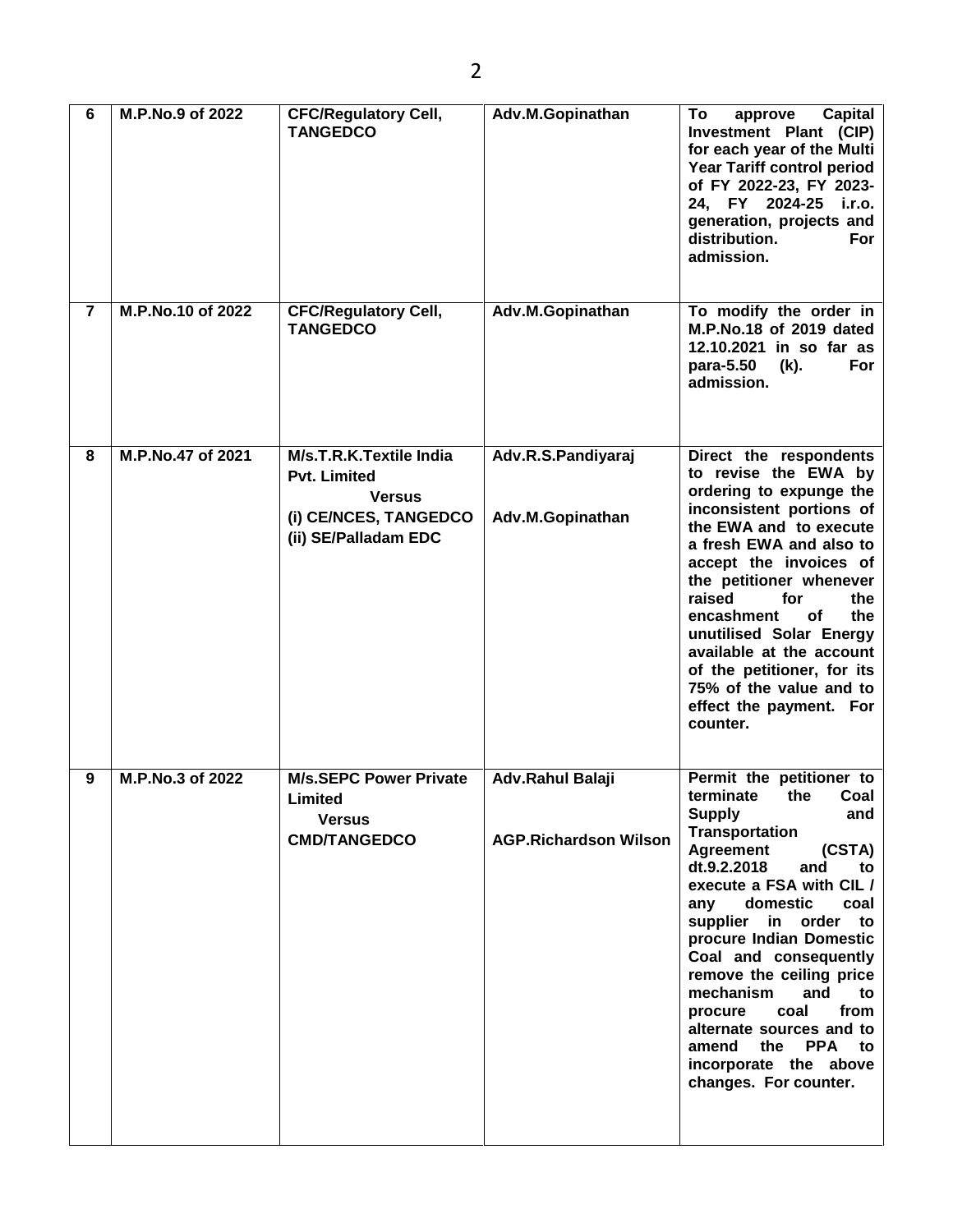| 10 | D.R.P.No.19 of 2021 | <b>M/s.OPG Power</b><br><b>Generation Pvt. Limited</b><br><b>Versus</b><br><b>CMD/TANGEDCO</b>                                                                                 | Adv.Rahul Balaji<br>Adv.M.Gopinathan                            | Declare that the Change<br>in law events in terms of<br>Article 10 of the PPA<br>dated 12.12.2013 and to<br>determine the correct<br>rate of CVD and other<br>consequential claims for<br>purposes of Change in<br>Law and confirm the<br>correctness<br>and<br>entitlement to the sum of<br>Rs.8,25,91,046/-<br>being<br>the differential working<br>after<br>applying<br>the<br>rate<br>towards<br>correct<br><b>CVD, Cess and Carrying</b><br>attributable<br>cost<br>to<br>Change in Law under the<br>PPA. For counter.                |
|----|---------------------|--------------------------------------------------------------------------------------------------------------------------------------------------------------------------------|-----------------------------------------------------------------|--------------------------------------------------------------------------------------------------------------------------------------------------------------------------------------------------------------------------------------------------------------------------------------------------------------------------------------------------------------------------------------------------------------------------------------------------------------------------------------------------------------------------------------------|
| 11 | D.R.P.No.3 of 2022  | <b>M/s.OPG Power</b><br><b>Generation Pvt. Limited</b><br><b>Versus</b><br>(i) CMD/TANGEDCO<br>(ii) MD/TANTRANSCO                                                              | Adv.Tanya Kapoor<br>Adv.M.Gopinathan<br><b>Adv.V.Anil Kumar</b> | To declare the exorbitant<br>increase in the price of<br>imported coal along with<br>the acute shortage and<br>non-availability<br>оf<br>domestic coal, as a<br>Force Majeure event and<br>direct the suspension of<br>transmission charges to<br>be levied under the<br>MTOA agreement until<br>the Force Majeure event<br>ceases and also direct<br>the TANGEDCO not to<br>levy OA charges for the<br>period of Force Majeure<br>continuation and from<br>levying<br>other<br>any<br>charges,<br>costs<br>For<br>whatsoever.<br>counter. |
| 12 | D.R.P.No.4 of 2022  | <b>M/s.Sulochana Cotton</b><br><b>Spinning Mills Pvt.</b><br>Limited<br><b>Versus</b><br>(i) CE/NCES, TANGEDCO<br>(ii) CFC/Revenue<br>(iii) CE/IT Wing<br>(iv) SE/Palladam EDC | Adv.R.S.Pandiyaraj<br>Adv.M.Gopinathan                          | Direct the respondents<br>to give adjust of 1,28,004<br>units generated in the<br>petitioner's solar power<br>generator<br>during<br>the<br>period from 01.08.2021<br>to 28.09.2021 against the<br>petitioner HTSC as per<br>the solar tariff order No.4<br>of 2014. For counter.                                                                                                                                                                                                                                                          |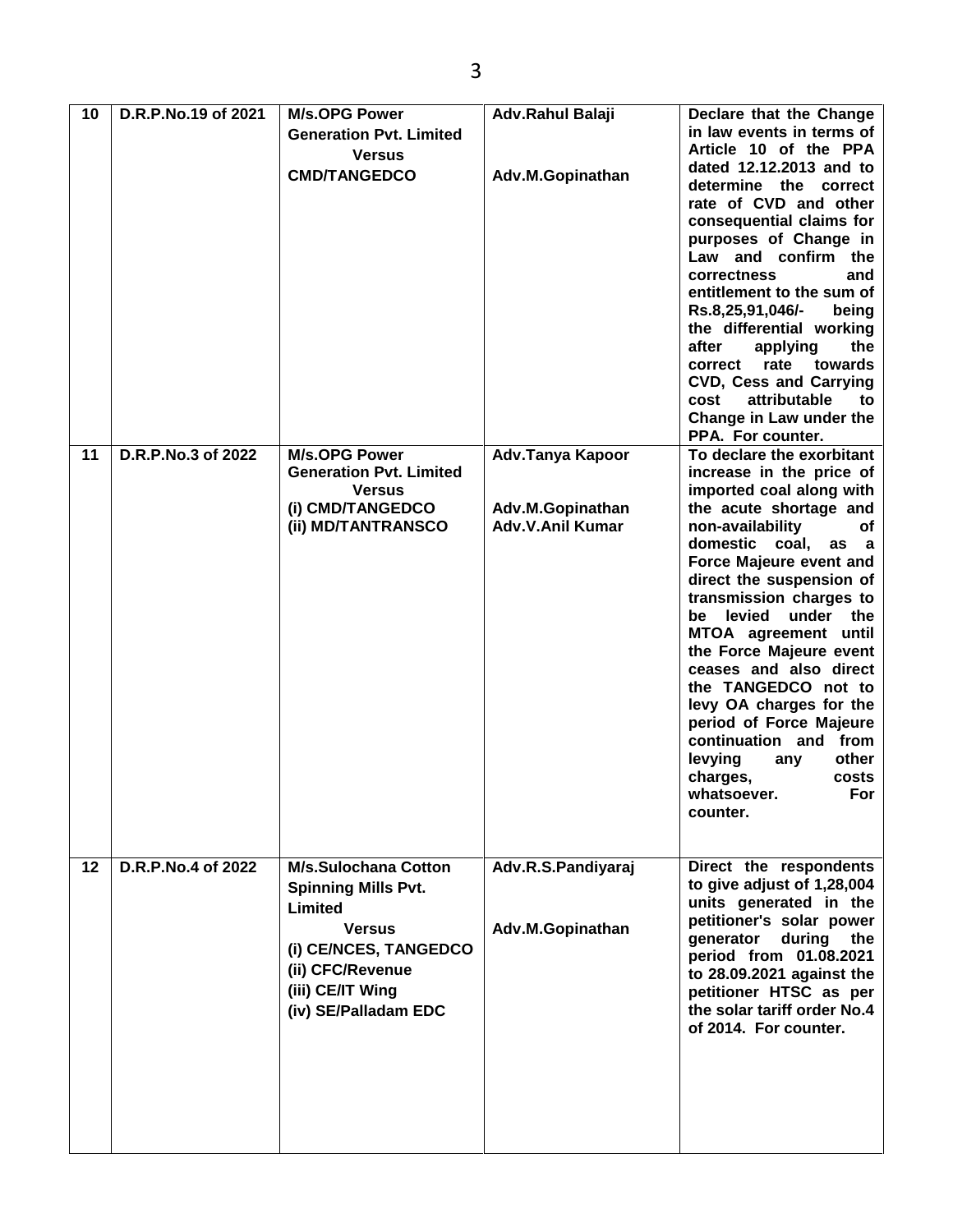| 13 | D.R.P.No.5 of 2022  | <b>M/s.Sulochana Cotton</b><br><b>Spinning Mills Pvt.</b><br>Limited<br><b>Versus</b><br>(i) CE/NCES, TANGEDCO<br>(ii) CFC/Revenue<br>(iii) CE/IT Wing<br>(iv) SE/Palladam EDC | Adv.R.S.Pandiyaraj<br>Adv.M.Gopinathan | Direct the respondents<br>to give adjust of 4,93,599<br>units generated in the<br>petitioner's solar power<br>generator<br>during<br>the<br>period from 01.08.2021<br>to 28.09.2021 against the<br>petitioner HTSC as per<br>the solar tariff order No.4<br>of 2014. For counter.                                                                      |
|----|---------------------|--------------------------------------------------------------------------------------------------------------------------------------------------------------------------------|----------------------------------------|--------------------------------------------------------------------------------------------------------------------------------------------------------------------------------------------------------------------------------------------------------------------------------------------------------------------------------------------------------|
| 14 | D.R.P.No.6 of 2022  | <b>M/s.Hindustan Textiles</b><br><b>Versus</b><br>(i) CE/NCES, TANGEDCO<br>(ii) CFC/Revenue<br>(iii) CE/IT Wing<br>(iv) SE/Dindigul EDC                                        | Adv.R.S.Pandiyaraj<br>Adv.M.Gopinathan | Direct the respondents<br>to give adjust of 2,41,920<br>units generated in the<br>petitioner's solar power<br>generator<br>during<br>the<br>period<br><b>August</b><br>2021<br>against the petitioner<br>HTSC as per the solar<br>tariff order No.4 of 2014.<br>For counter.                                                                           |
| 15 | D.R.P.No.9 of 2016  | Vijayalakshmi Marketing<br>Pvt. Ltd.,<br><b>Versus</b><br>1) CE, NCES,<br><b>TANGEDCO</b><br>2) SE, Edumalpet EDC                                                              | Adv.R.S.Pandiyaraj<br>Adv.M.Gopinathan | Quash<br>the<br>impugned<br>notices dated 4-8-2014<br>and<br>2-12-2014 issued by the<br>$1st$ and $2nd$ respondents<br>and direct them to give<br>effect to the EWA. For<br>filing<br>consolidated<br>typedset and arguments.                                                                                                                          |
| 16 | D.R.P.No.11 of 2016 | <b>Orchid Pharma Ltd.,</b><br><b>Versus</b><br>1) TANGEDCO<br>2) SE, Tirunelveli EDC<br>3) SE, Chengalpattu EDC                                                                | Adv.R.S.Pandiyaraj<br>Adv.M.Gopinathan | 1 <sup>st</sup><br>Quash<br>the<br>respondent<br>demand<br>notice and consequently<br>direct the 2 <sup>nd</sup> respondent<br>to give adjustment for<br>the unutilized banked<br>energy or encashment of<br>Rs.23.93/- lakhs.<br>For<br>filing<br>consolidated<br>typedset and arguments.                                                             |
| 17 | M.P.No.19 of 2021   | M/s.R.S.Yarns and Power<br><b>Pvt. Limited</b><br><b>Versus</b><br>i) CMD/TANGEDCO<br>ii) CFC / TANGEDCO                                                                       | Adv.R.S.Pandiyaraj<br>Adv.M.Gopinathan | To issue a clarification,<br>as to whether additional<br>surcharge on wheeling<br>charges are applicable<br>to the OA Consumers<br>having drawal voltage<br>over and above 66 kV,<br>who source electricity<br>from the Third Party<br><b>Power</b><br><b>Generators</b><br>having injecting voltage<br>over and above 66 kV or<br>not. For arguments. |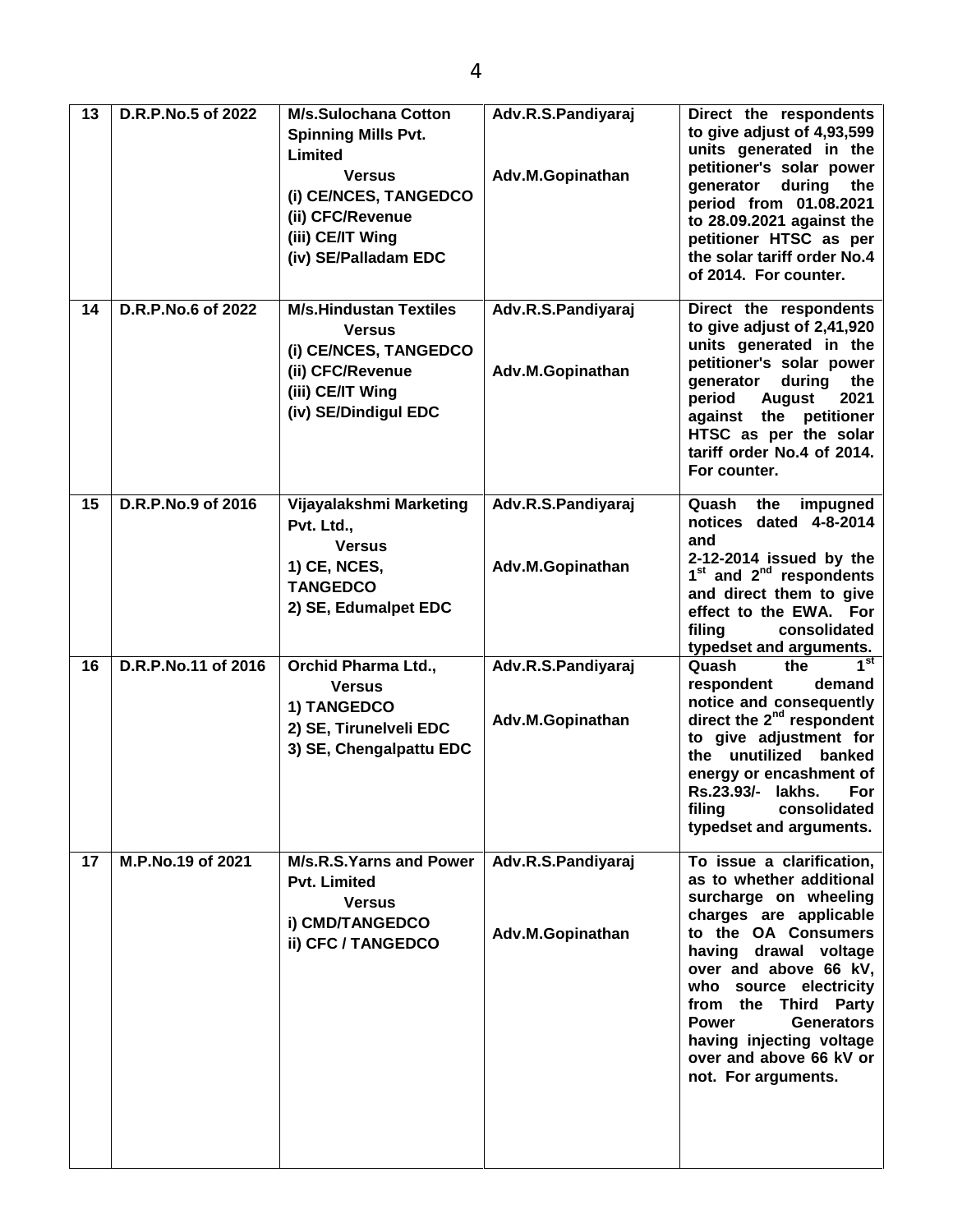| 18 | M.P.No.28 of 2021  | Thiru.B.Balamurali<br><b>Pollachi</b><br><b>Versus</b><br>(i) SE/Udumalpet EDC<br>(ii) AEE/O&M, Udumalpet<br>EDC,<br><b>TANGEDCO</b>                                           | Adv.R.S.Pandiyaraj<br>Adv.M.Gopinathan                          | To<br>punish<br>the<br>Respondent,<br><b>TANGEDCO</b><br>under<br>of<br>the<br>142<br>section<br>Electricity Act, 2003 for<br>contravening<br>the<br>T.O.No.1 of 2017 dated<br>11.7.2017<br>and<br>non-compliance of the<br>directions issued by this<br>Hon'ble Commission in<br>its order dated 2.3.2021<br>in M.P.No.4 of 2021. For<br>arguments.                                             |
|----|--------------------|--------------------------------------------------------------------------------------------------------------------------------------------------------------------------------|-----------------------------------------------------------------|--------------------------------------------------------------------------------------------------------------------------------------------------------------------------------------------------------------------------------------------------------------------------------------------------------------------------------------------------------------------------------------------------|
| 19 | M.P.No.42 of 2021  | <b>M/s.OPG Energy Pvt.</b><br>Limited<br><b>Versus</b><br>i) CMD/TANGEDCO<br>ii) AAA Plus Energy Pvt.<br>Limited                                                               | Adv.Rahul Balaji<br>Adv.M.Gopinathan                            | exercise<br>To<br>its<br>regulatory powers and<br>clarify that no wheeling<br>charges<br>are<br>payable<br>where<br>captive<br>$\mathbf{a}$<br>being<br>is<br>consumer<br>electricity<br>supplied<br>through<br>dedicated<br>$\mathbf{a}$<br>transmission line and is<br>situated within the same<br>premises<br>the<br>as<br>generating plant.<br>For<br>arguments.                             |
| 20 | D.R.P.No.8 of 2021 | <b>M/s.NVR Energy Pvt</b><br>Limited<br><b>Versus</b><br>(i) CMD / TANGEDCO<br>(ii) CFC/Revenue<br>(iii) SE/Tuticorin EDC<br>$(iv)$ SLDC /<br><b>TANTRANSCO</b>                | Adv.Rahul Balaji<br>Adv.M.Gopinathan<br><b>Adv.V.Anil Kumar</b> | <b>TANGEDCO</b><br><b>Direct</b><br>to<br><b>JMR</b><br>modify<br>the<br><b>statements</b><br>for<br>the<br>period October 2019 till<br>April 2021 and to refund<br>οf<br>Rs.22,96,755/-<br>collected<br>from<br>the<br>by adopting<br>petitioner<br>methodology<br>such<br>including<br>payments<br>against<br>the<br>supplementary bills. For<br>arguments<br>of<br>the<br>respondent.         |
| 21 | D.R.P.No.9 of 2021 | <b>M/s.Narbheram Solar TN</b><br><b>Pvt Limited</b><br><b>Versus</b><br>(i) CMD / TANGEDCO<br>(ii) CFC/Revenue<br>(iii) SE/Tuticorin EDC<br>$(iv)$ SLDC /<br><b>TANTRANSCO</b> | Adv.Rahul Balaji<br>Adv.M.Gopinathan<br><b>Adv.V.Anil Kumar</b> | <b>TANGEDCO</b><br><b>Direct</b><br>to<br><b>JMR</b><br>modify<br>the<br><b>statements</b><br>the<br>for<br>period October 2019 till<br>April 2021 and to refund<br>of<br>Rs.27,08,933/-<br>collected<br>from<br>the <b>the</b><br>petitioner<br>by adopting<br>methodology<br>such<br>including<br>payments<br>against<br>the<br>bills.<br>supplementary<br>For arguments of the<br>respondent. |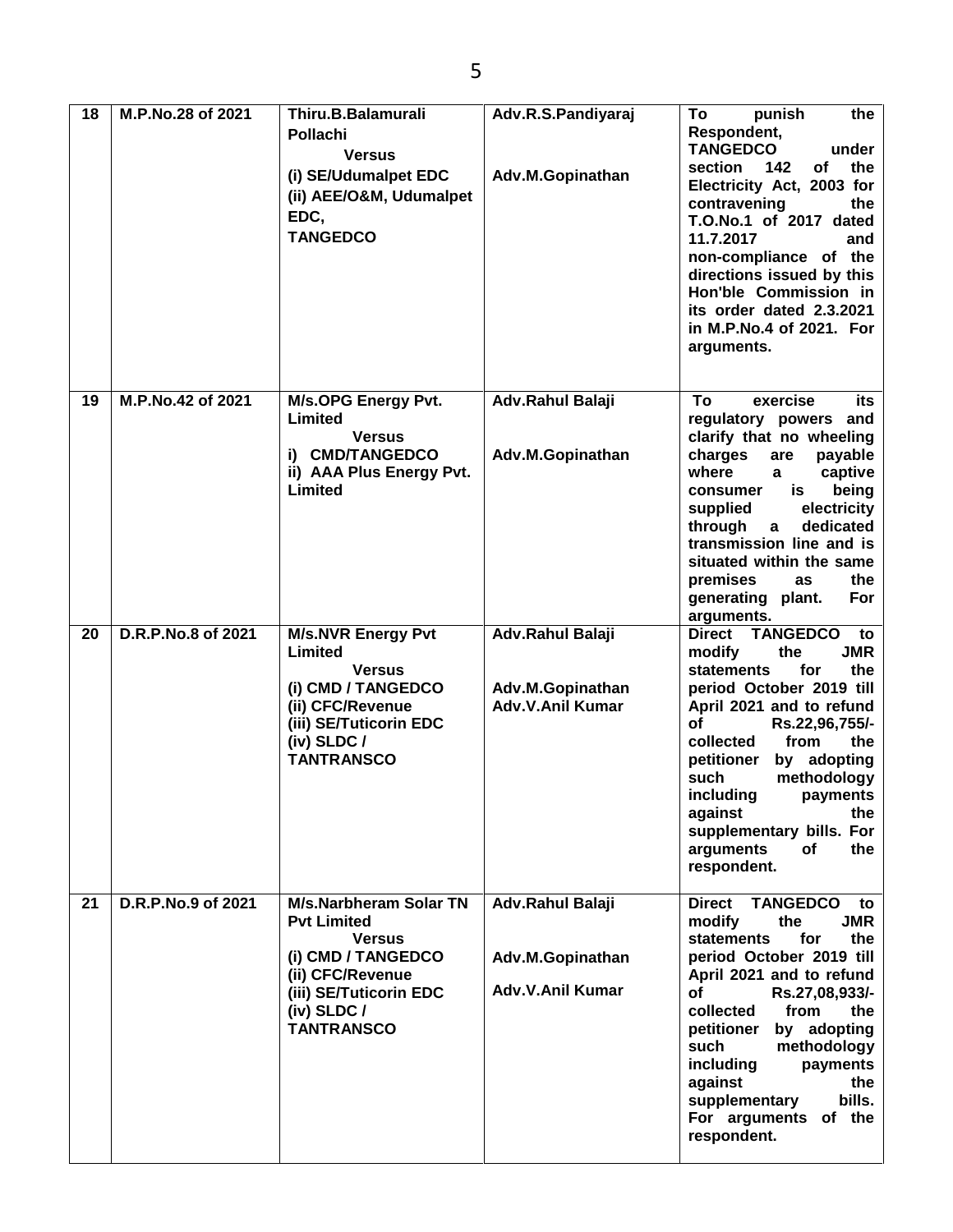| 22<br>23 | R.P.No.1 of 2021<br>in<br>D.R.P.No.8 of 2016<br>R.P.No.5 of 2021 in<br>D.R.P.No.8 of 2016 | <b>PTC India Limited</b><br><b>Versus</b><br>(i) MALCO Energy Ltd<br>(ii) CMD/TANGEDCO<br><b>CE/PPP, TANGEDCO</b><br><b>Versus</b><br>(i) M/s.MALCO Energy<br>Ltd.<br>(ii) M/s.PTC India Ltd                                                      | <b>Adv.Ravi Kishore</b><br>Adv.Rahul Balaji<br>Adv.M.Gopinathan<br>Adv.M.Gopinathan<br>Adv.Rahul Balaji<br><b>Adv.Ravi Kishore</b> | Review the order of the<br><b>Commission</b><br>dated<br>02.03.2021 in D.R.P.No.8<br>of 2016. For arguments.<br>Review the order of the<br>Commission issued in<br>of<br>2016<br><b>D.R.P.No.8</b><br>dt.02.03.2021<br>in<br>the<br>matter of directing the<br>respondents to jointly<br>and severally pay<br>the<br>petitioner<br>the<br>at<br>applicable tariff.<br>For<br>arguments. |
|----------|-------------------------------------------------------------------------------------------|---------------------------------------------------------------------------------------------------------------------------------------------------------------------------------------------------------------------------------------------------|------------------------------------------------------------------------------------------------------------------------------------|-----------------------------------------------------------------------------------------------------------------------------------------------------------------------------------------------------------------------------------------------------------------------------------------------------------------------------------------------------------------------------------------|
|          |                                                                                           | <b>Batch cases - In the matter of adjustment of lapsed units</b>                                                                                                                                                                                  |                                                                                                                                    |                                                                                                                                                                                                                                                                                                                                                                                         |
| 24       | T.A.No.6 of 2022                                                                          | <b>Tamil Nadu Power</b><br><b>Producers' Association</b><br><b>Versus</b><br>(i) Chairman /<br><b>TANTRANSCO</b><br>(ii) MD/TANTRANSCO<br>(iii) Director /operations<br>(iv) SE/Commercial<br><b>Divn/TANTRANSCO</b><br>(v) Director/Distribution | Adv.Rahul Balaji<br>Adv.V.Anil Kumar &<br>Adv.M.Gopinathan                                                                         | W.P.No.15433<br>2020<br><b>of</b><br>by Hon'ble<br><b>High</b><br>trd.<br>Court of Madras in the<br>matter of adjustment of<br>lapsed units.<br>For hearing                                                                                                                                                                                                                             |
| 25       | T.A.No.7 of 2022                                                                          | <b>Kamachi Industries</b><br>Limited<br><b>Versus</b><br>(i) Chairman /<br><b>TANTRANSCO</b><br>(ii) MD/TANTRANSCO<br>(iii) CE/Grid Operations<br>(iv) Director/Operations<br>(v) Director/Distribution<br>(vi) SE/CEDC/North                     | Adv.Rahul Balaji<br>Adv.V.Anil Kumar &<br>Adv.M.Gopinathan                                                                         | W.P.No.475 of 2021 trd.<br>by Hon'ble High Court of<br>Madras in the matter of<br>adjustment of lapsed<br>units.<br>For hearing.                                                                                                                                                                                                                                                        |
| 26       | T.A.No.8 of 2022                                                                          | <b>M/s.ARS Energy Pvt.</b><br>Limited<br><b>Versus</b><br>(i) Chairman /<br><b>TANTRANSCO</b><br>(ii) MD/TANTRANSCO<br>(iii) CE/Grid Operations<br>(iv) Director/Operations<br>(v) Director/Distribution<br>(vi) SE/Chennai<br><b>EDC/North</b>   | Adv.Rahul Balaji<br>Adv.V.Anil Kumar &<br>Adv.M.Gopinathan                                                                         | W.P.No.11480<br>2021<br>of<br>trd. by Hon'ble<br>High<br>Court of Madras in the<br>matter of adjustment of<br>units.<br>lapsed<br>For hearing.                                                                                                                                                                                                                                          |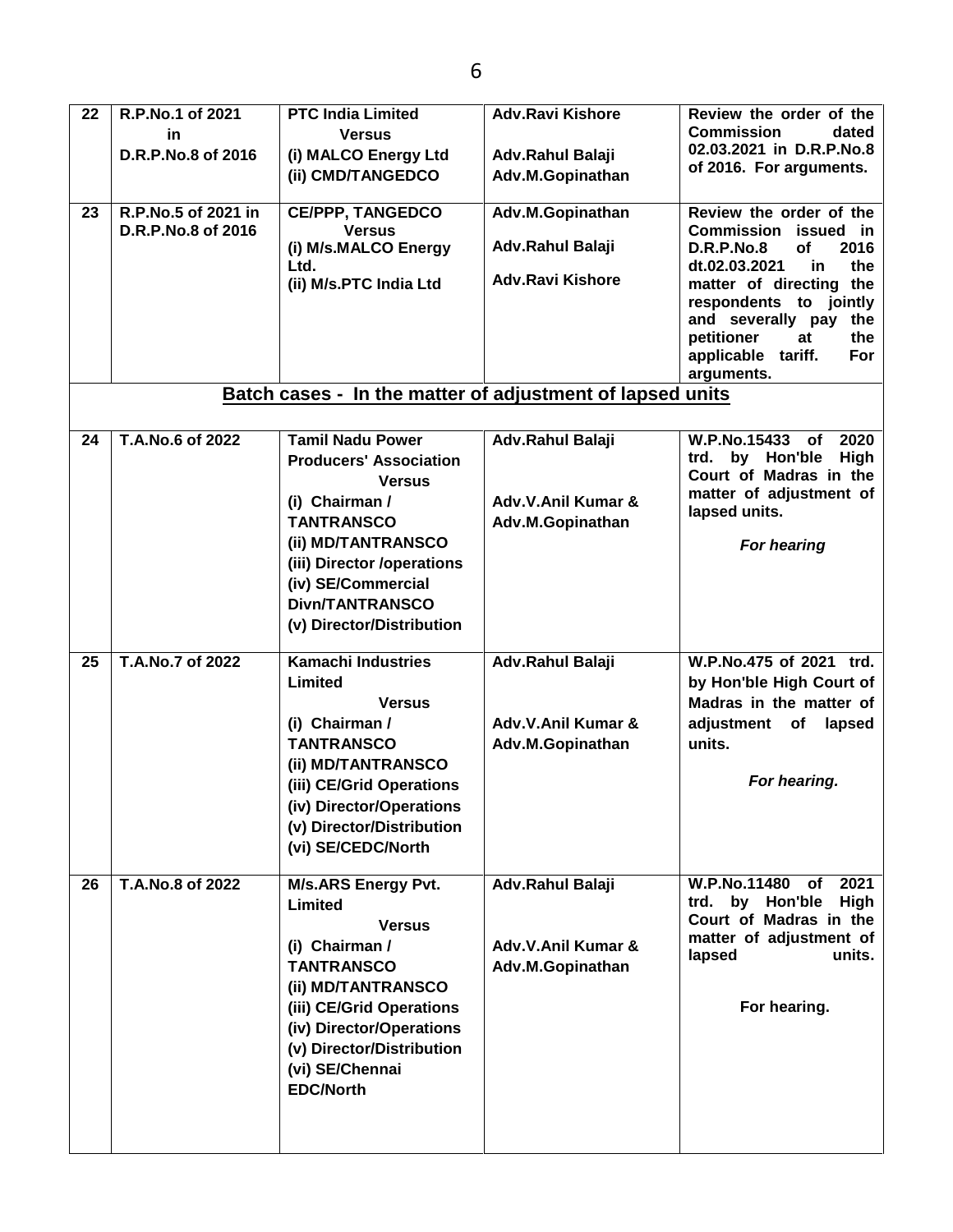| 27 | T.A.No.9 of 2022  | <b>Suryadev Alloys &amp;</b><br><b>Powers Pvt. Limited</b><br><b>Versus</b><br>(i) Chairman /<br><b>TANGEDCO</b><br>(ii) MD/TANTRANSCO<br>(iii) CE/Grid Operations<br>(iv) Director/Operations<br>(v) Director/Distribution<br>(vi) SE/Chennai<br><b>EDC/North</b> | Adv.Rahul Balaji<br>Adv.V.Anil Kumar &<br>Adv.M.Gopinathan | W.P.No.12062<br>2021<br>of<br>by Hon'ble<br><b>High</b><br>trd.<br>Court of Madras in the<br>matter of adjustment of<br>units.<br>lapsed<br>For hearing. |
|----|-------------------|--------------------------------------------------------------------------------------------------------------------------------------------------------------------------------------------------------------------------------------------------------------------|------------------------------------------------------------|----------------------------------------------------------------------------------------------------------------------------------------------------------|
| 28 | T.A.No.10 of 2022 | <b>Tulsyan NEC Limited</b><br><b>Versus</b><br>(i) Ch/TANTRANSCO<br>(ii) MD/TANTRANSCO<br>(iii) CE/Grid Operations<br>(iv) Director/Operations<br>(v) Director/Distribution<br>(vi) SE/Chennai<br><b>EDC/North</b>                                                 | Adv.Rahul Balaji<br>Adv.V.Anil Kumar &<br>Adv.M.Gopinathan | W.P.No.12083<br>2021<br>of<br>by Hon'ble<br><b>High</b><br>trd.<br>Court of Madras in the<br>matter of adjustment of<br>units.<br>lapsed<br>For hearing. |
| 29 | T.A.No.11 of 2022 | <b>Kamachi Industries</b><br>Limited<br><b>Versus</b><br>(i)<br><b>Chairman/TANTRANSCO</b><br>(ii) MD/TANTRANSCO<br>(iii) CE/Grid Operations<br>(iv) Director/Operations<br>(v) Director/Distribution<br>(vi) SE/Chennai<br><b>EDC/North</b>                       | Adv.Rahul Balaji<br>Adv.V.Anil Kumar &<br>Adv.M.Gopinathan | W.P.No.12584 of<br>2021<br>trd. by Hon'ble<br>High<br>Court of Madras in the<br>matter of adjustment of<br>lapsed<br>units.<br>For hearing.              |
| 30 | T.A.No.12 of 2022 | <b>OPG Power Generation</b><br><b>Pvt. Limited</b><br><b>Versus</b><br>(i) Ch./TANTRANSCO<br>(ii) MD/TANTRANSCO &<br>Ors.                                                                                                                                          | Adv.Rahul Balaji<br>Adv.V.Anil Kumar &<br>Adv.M.Gopinathan | W.P.No.15861 of 2021<br>trd. by Hon'ble High<br>Court of Madras in the<br>matter of adjustment of<br>lapsed<br>units.<br>For hearing.                    |

**(By order of the Commission)**

 **Secretary Tamil Nadu Electricity Regulatory Commission**